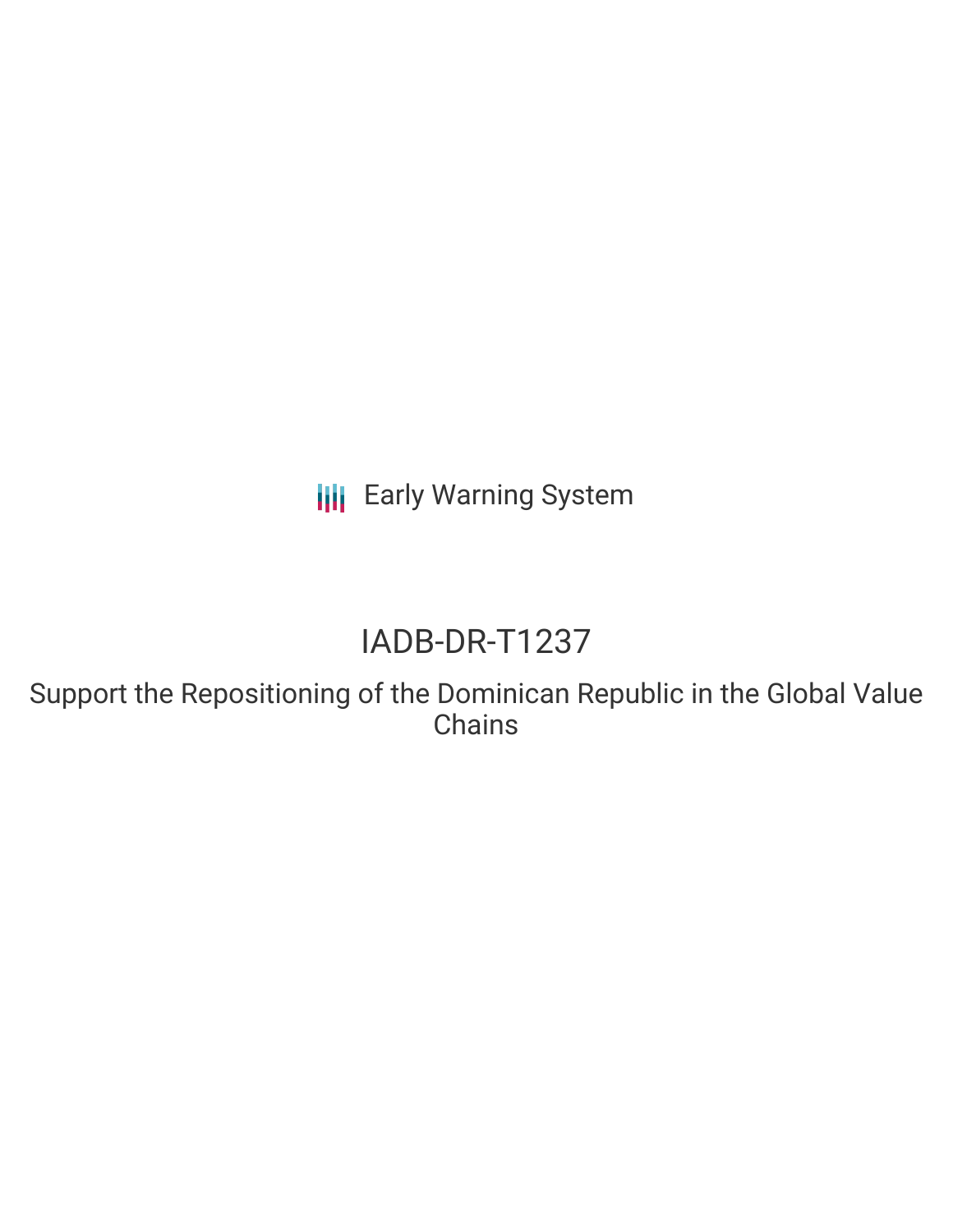

### **Quick Facts**

| <b>Countries</b>               | Dominican Republic                                            |
|--------------------------------|---------------------------------------------------------------|
| <b>Financial Institutions</b>  | Inter-American Development Bank (IADB)                        |
| <b>Status</b>                  | Approved                                                      |
| <b>Bank Risk Rating</b>        |                                                               |
| <b>Borrower</b>                | Government of Dominican Republic                              |
| <b>Sectors</b>                 | Industry and Trade, Law and Government, Technical Cooperation |
| Investment Type(s)             | <b>Advisory Services</b>                                      |
| <b>Investment Amount (USD)</b> | $$0.30$ million                                               |
| <b>Project Cost (USD)</b>      | \$0.30 million                                                |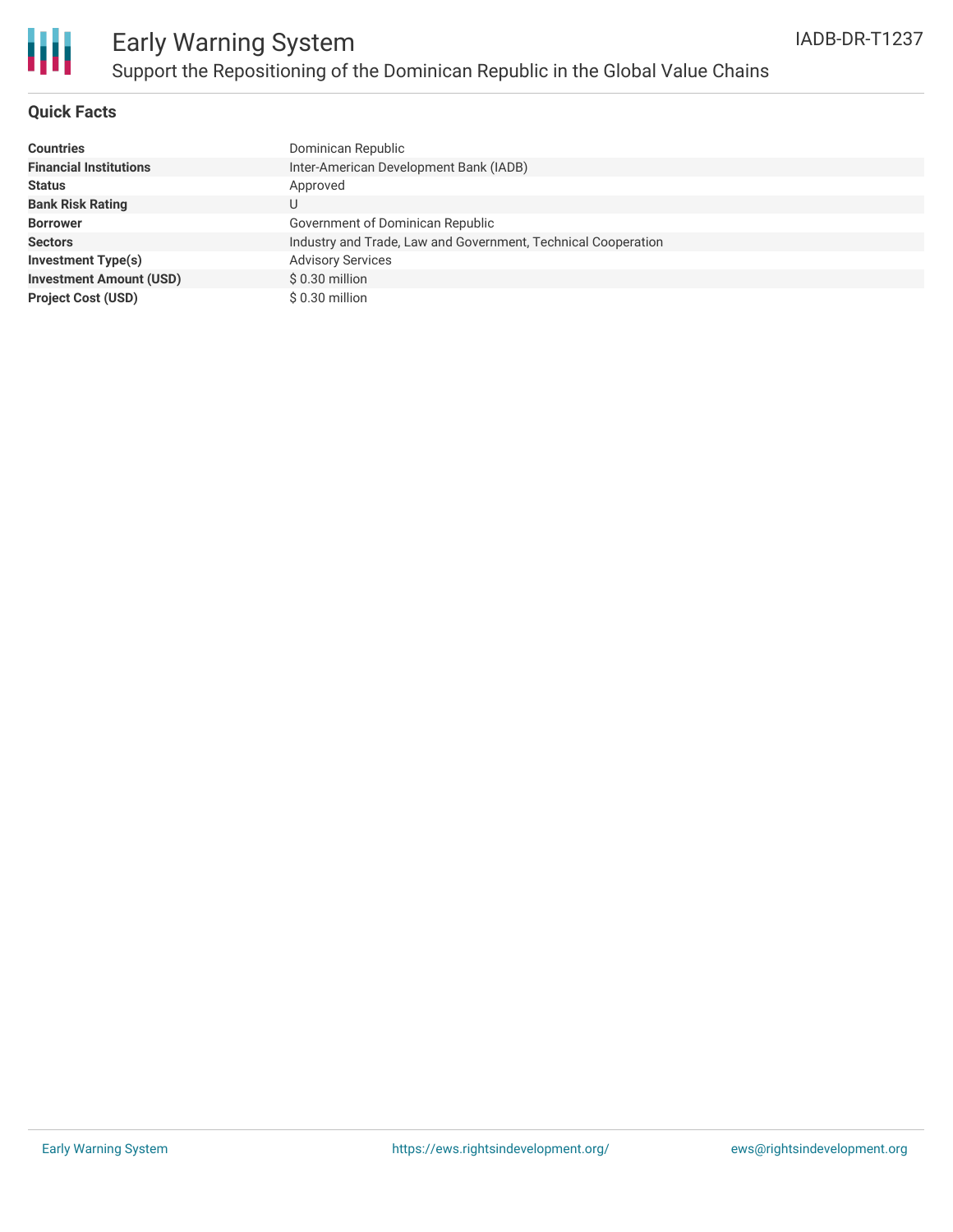

### Early Warning System Support the Repositioning of the Dominican Republic in the Global Value Chains

### **Project Description**

This TC has the purpose of preparing the conditions for the implementation as well as for the execution of operation DR-L1153.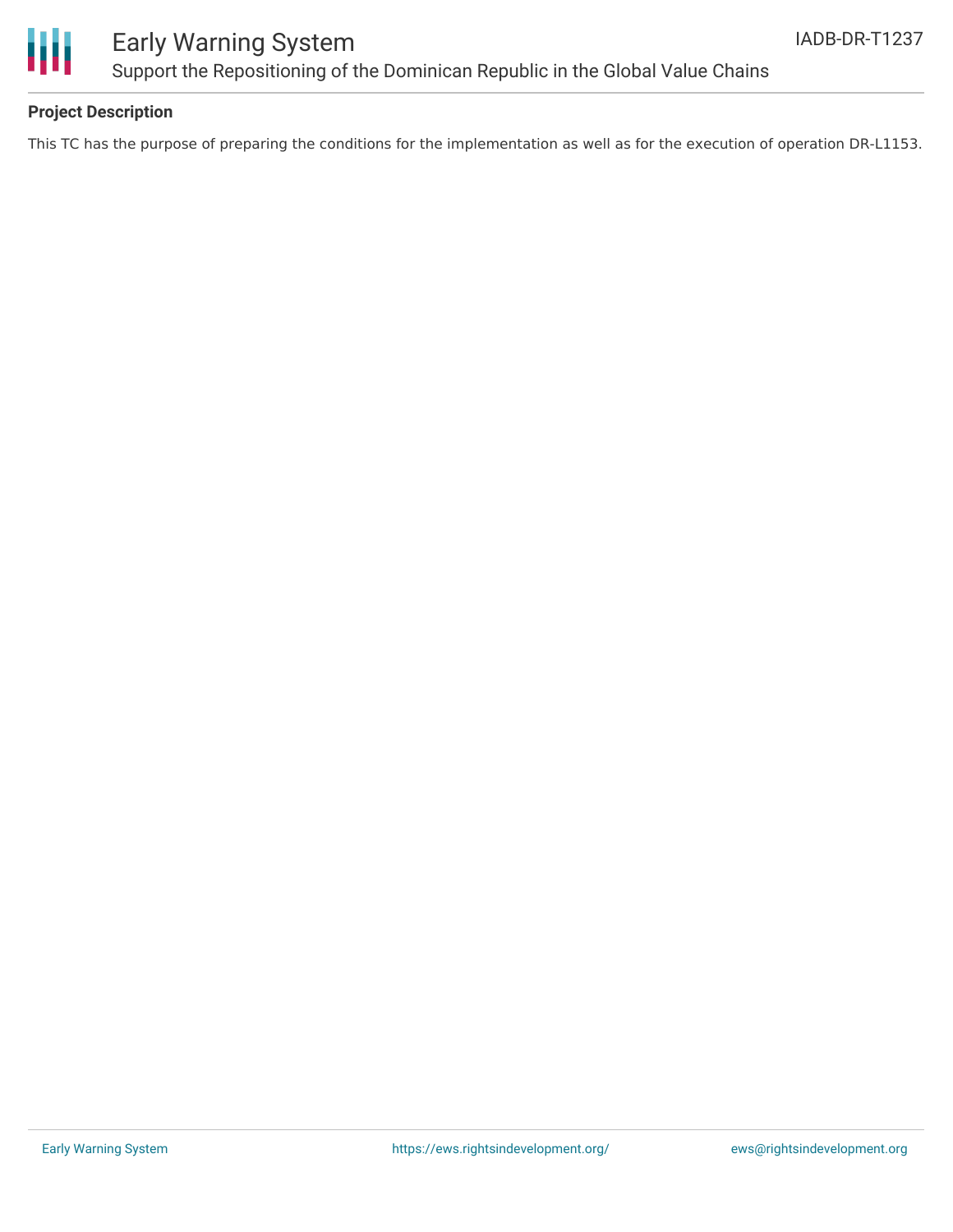

## Early Warning System Support the Repositioning of the Dominican Republic in the Global Value Chains

### **Investment Description**

• Inter-American Development Bank (IADB)